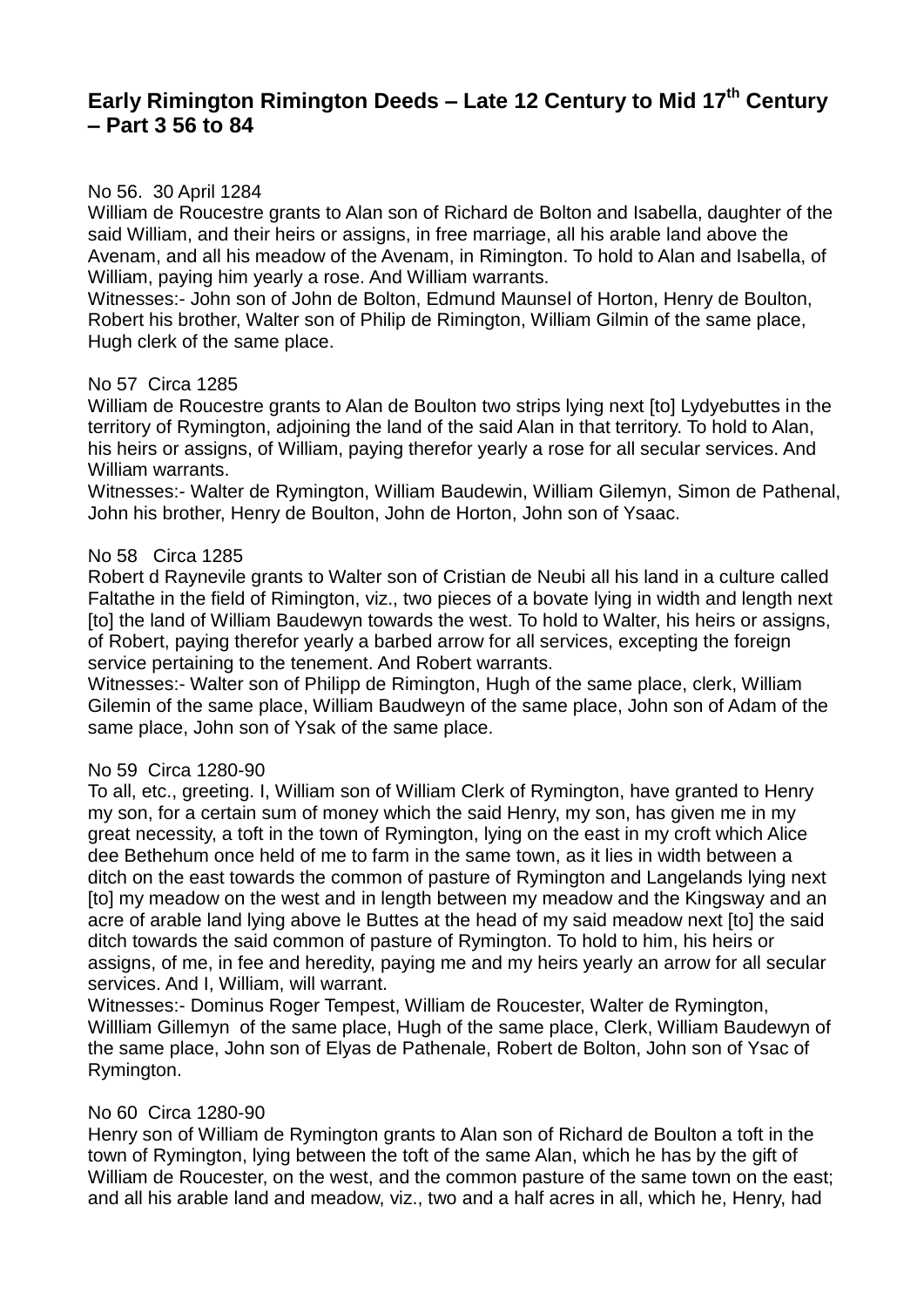of the gift of William his father, lying between the land of the said Alan on the west and the common pasture of Rymington on the east, abutting in width on Lydeyatebuttis on the one head towards the south, and on the other head in length below the Kingsway on the north, with common pasture of that town pertaining to the said tenement. Besides he grants to the said Alan the lordship of a bovate of land in the town of Rymington, lying in the east bovate of a carucate of William his, Henry's, father; and that he may take the profits from the wastes, woods and moors pertaining to that bovate, when the lord of the said town and other free tenants shall wish to improve or clear it, in all places within the town of Rymington and without. To hold to Alan, his heirs or assigns, of William, in fee and heredity, paying yearly therefor an arrow for all secular services. And Henry warrants. Witnesses:- Dominus Roger Tempest, Knight, William de Roucester, Alan de Horton, Eddemund Maunsail of the same place, Walter de Rymington, William of the same place, Hugh of the same place, Clerk, William Baudeuwyn of the same place, John son of Ysaac of the same place.

### No 61 Circa 1280-90

John, son of William clerk of Rymington, grants to Alan son of Richard de Boulton a plot of land in the territory of Rymington, that is as much as pertains to twelve bovates of land in the Buttes at the upper head of the crofts of William de Rymington, namely the same plot of land which William, John's father, gave him by his charter, and which lies between the land of Hugh Clerk of Rymington on the east and the land of Malyn daughter of Thomas de Malchum on the west. To hold to Alan, his heirs or assigns, of John, paying him yearly therefor a rose for all secular services. And John warrants.

Witnesses:- - Dominus Roger Tempest, Knight, William de Roucester, Walter de Rymington, William Gilmine of the same place, Hugh clerk of the same place, William Baudeuwyn of the same place,

## No 62 Circa 1280-90

William de Roucestre grants to G. [Gilbert] de Clyfton a toft of land in the town of Remyngton, laying between the house of the said William de Roucester and the house of Walter de Remyngton; and seven acres of land lying in the field of Rymington within these boundaries, viz., n acre and a half at Sandilands between the land of Walter de Remyngton and the land of Hugh de Boulton, and two acres of land lying above les Langelands between the aforesaid lands; and an acre and a rod of land lying above les Twistles between the aforesaid lands; and a rod of land at Thorneberghe between the aforesaid lands; and half an acre of land at Oldekilgarthe between the aforesaid lands; and half an acre of land at Ellebecbanke between the aforesaid lands; and half an acre of land at Littylthistelberghe; and half an acre of land at les Halstedes; and a bovate of land which Hugh de Remyngton held of the grantor at will. To hold to the said Gilbert, his heirs or assigns, of William de Roucestre, paying therefor yearly one penny for all services. And William warrants.

Witnesses:- Domini Henry de Kietheley, John Gyliot, Knights, John de Boulton, Edmubd de Horton, Edmund Maunsel, Richard Tempest.

*[Gilbert de Clifton was bailiff of Stainforth at the beginning of the reign of Ed. I.]*

### No 63 Before 1280

William de Roucester grants to Walter son of Philip de Rymington, for his homage and service, a plot of land lying at Liddeyetehil in the field of Rymington, between the land of William, son of William clerk of the same place, and the common of pasture of Rymington. And besides this all his (the grantor's) part of the meadow lying between the mill pond of Rymington and the big stream. To hold to Walter, his heirs or assigns, in fee and heredity, of William de Roucester, paying therefor yearly a penny for all secular services. Walter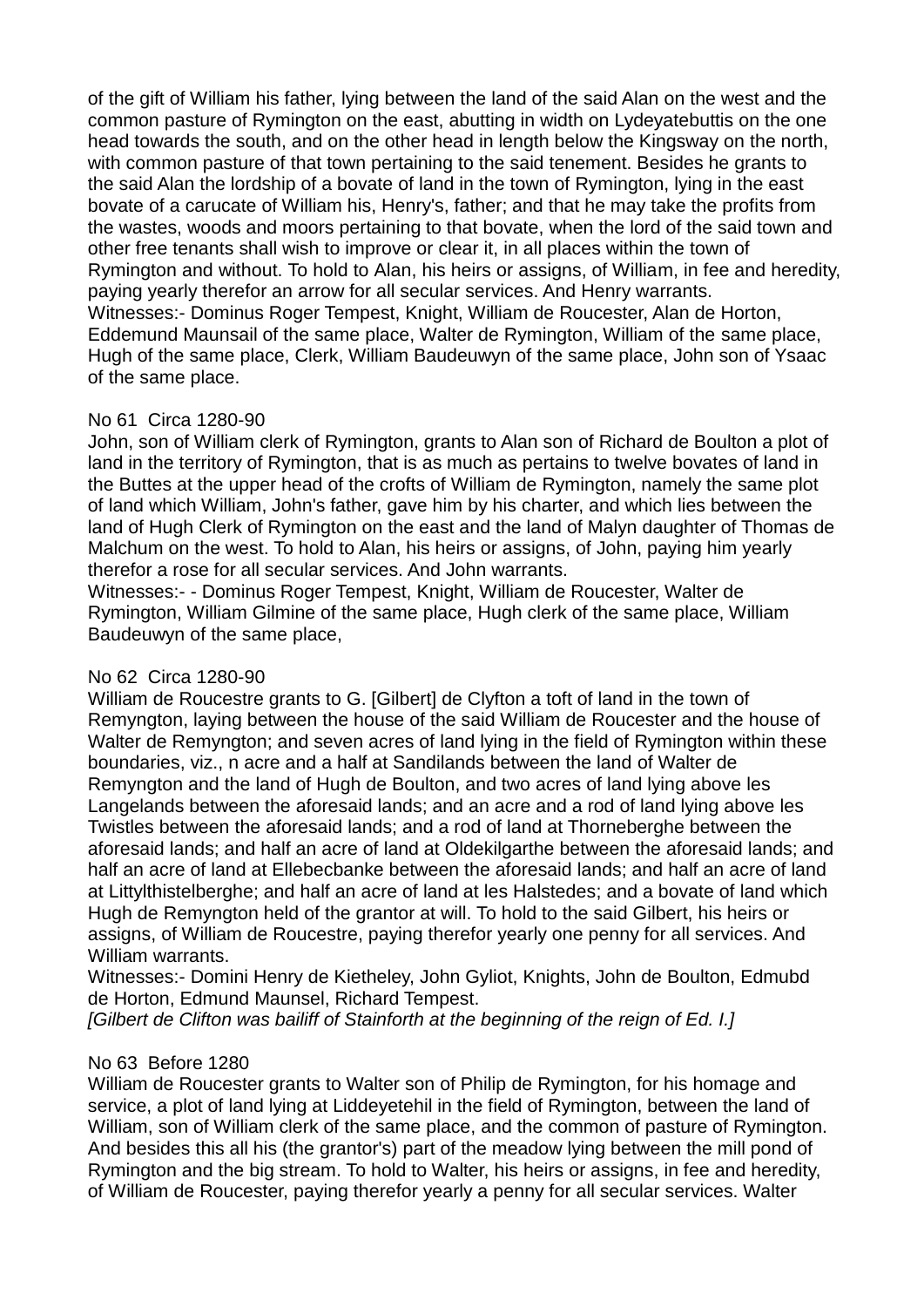may enclose or build on those lands as he wishes. And William warrants. Witnesses:- Roger Tempest, John de Bolton, Richard, Henry, his brothers, Hugh de Rymington, clerk, William Gillemyn, William Baudeuin.

#### No 64 Circa 1280-90

William de Roucester grants to Alan de Boulton, son of Richard de Boulton, two acres of land above Faltat which he, William had by the gift of John de Boulton; lying between the land of Henry son of Walter de Remington and the land of the said Alan de Boulton; one head towards the high road and the other head towards Chapelmyre. To hold to Alan, his heirs or assigns, of the lord of whom it ought to be held, paying therefor yearly yo William a rose for all secular services. And William warrants.

Witnesses:- Richard Tempest, Edmund Maunsel, John de Horton, Henry de Boulton, Henry de Remington.

### No 65 Circa 1280-90

#### *Abstract*

Know present and future that I, William de Roucester, have granted to Hugh de Bolton a toft in Rimington which lies between my toft and the toft of Walter de Rimington; and an acre and a half of land in Rimington, of which half an acre lies above Little Thystelbergh between the land of Walter de Rimington and the land of Walter Nouth, and another half acre lies above Elebeck between the land of Walter de Rimington and the land of the said Hugh, and another half acre lies above Old Hekelgarth between the land of of the said Walter and the land of the said Hugh...

Witnesses:- Dominus John Giliot, Dominus Robert de Steveton, Richard Tempest, Edmud Maunsayl, John de Bolton, Henry de Bolton, Simon de Pathenle, Robert de Bolton.

### No 66 Circa 1280-90

William de Roucester grants to Walter de Rymington a toft lying next [to] the messuage of the same Walter on the east in the town of Rymington; also all his land at Langelands, Ketelrydinge, Haselheued, le Twyselis, le Twyselfot, Thornebergh, Dounumwra and Sandilands, viz., all his above-named lands lying in the aforesaid cultures of Langelandes, Ketelrydinge, Heselseued, Twyseles, Twyselfot, Thornebergh, Dounumwra and Sandilands, pertaining to his half carucate of land in the town and territory of Rymington, and also all his land lying in a certain culture in the field of Rymington called Hallestidde between the land of the said Walter towards the east and the wood called le Storres(?) towards the west. To hold to Walter, his heirs or assigns, for his homage and service, of John de Bolton, paying therefor yearly to the said John de Bolton a rose for all secular services, expect as much foreign service as pertains to a bovate of land in the town of Rymington. And William warrants.

Witness:- Dominus Robert de Stiveton, Knight, Richard Tempest, Edmund Maunsail, Alan de Horton, John his son, John de Pathenale, Robert son of Walter de Rymington, William Baudewyn of the same place, John son of Isake of the same place.

# No 67 End of the 13<sup>th</sup> Century

### *Abstract*

To all, etc., William de Roucester greeting. Know that I have granted to John de Bolton... rights of pasturage, and with all liberties belonging to the lordship of the said town with its hamlets, and with the Chapel of Gasegill and garden, and le Dammenge.

Witnesses:- Dominus Robert de Plumpton, Richard Tempest, Edmund Maunsel, Walter de Rymyngton, Henry his son, Robert de Bolton, and John de Midhop.

No 68 End if the 13<sup>th</sup> Century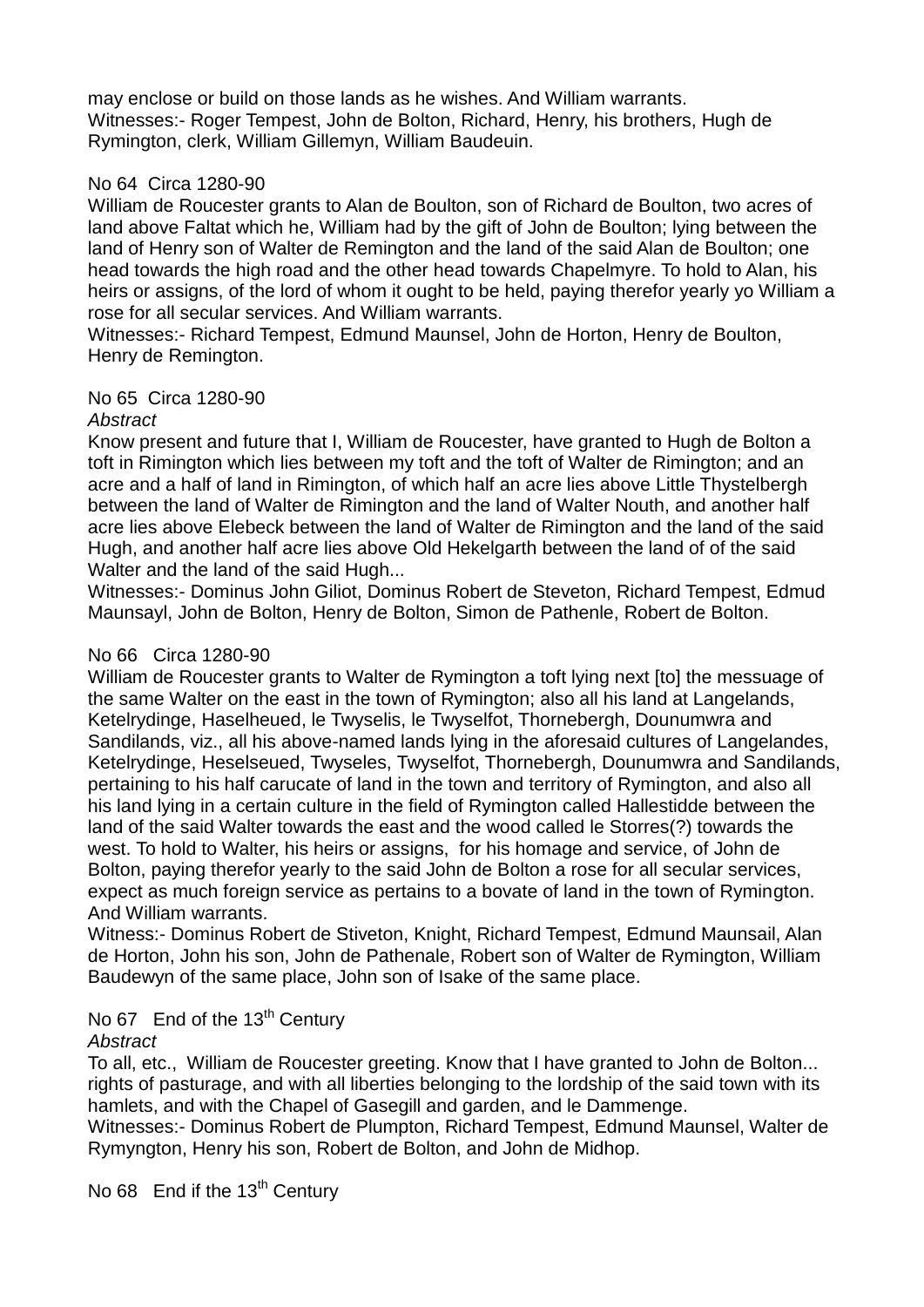**Abstract** 

To all, etc., William de Roucester greeting. Know that I have granted to John son of John de Bolton a messuage with a croft, lying between the toft of William Clerk on the east and the toft of Johnson of Isaac on the other side; and an acre and a half of land with meadow in Rimyngton, of which half an acre lies above Little Thistlbergh between the land of Walter de Rimington and the land of Walter Nuthe, and another half an acre lies above Elebek between the land of Walter de Rimington and the land of the said John de Bolton, and another half an acre lies above Alde Ekelgarth between the land of Walter de Rimington and the land of the said John de Bolton.... And I, the said William, have granted to the said John all my meadow lying in le Damhenge with all my land abutting on the said meadow which belongs to my two bovates of land; and also my Chapel of Gasegil with all its garden Iving around...

Witnesses:- Dominus Robert de Plumpton, Richard Tempest, Edmond Maunsail, Walter de Rymyngton, Henry his son, Robert de Bolton, and John de Midhop.

No 69 End of the 13<sup>th</sup> Century

**Abstract** 

To all, etc., William de Roucester greeting. Know that I have granted to John de Bolton.... the Chapel of Gasegill and garden, and with every kind of alms, liberties and easements, belonging to the said lands, tenements and lordship. ….I have also granted to the same John the lordship of the wastes of the town of Rymyngton with its hamlets, and that he, John, and his heirs my improve them in all places and in whatever way they my think best for the benefit of those within the town of Rymyngton...

Witnesses:- Dominus Robert de Plumpton, Richard Tempest, Edmund Maunsel, Walter de Rymyngton, Henry his son, Robert de Bolton, John de Midhop.

No 70 End of the 13<sup>th</sup> Century

**Abstract** 

Be it known to all that I, William de Roucester, have granted to John de Bolton a messuage with a croft, and an acre and a half of land, and my chapel with all the garden adjacent, and all my meadow in Le Damhenge, and all my land abutting on the said meadow...

Witnesses:- Dominus Robert de Plumton, Dominus John Gylioth, Edmund Maunsel, John de Panehale, William de Hirby.

## No 71 End of the 13<sup>th</sup> Century

John son of John de Bolton grants to Alan son of Richard de Bolton all his land above le Langhavenam, viz., Lying between the land of Walter son of Matilda de Remington on the one part, and the land of the said Alan on the other, and abutting towards the north on the mill of Remington, and towards the south on the land of the said Alan. And also all his meadow called le Avenameng, as it lies in length and breadth between the ditch of the Abbat of Sallay and the land of Walter son of Matilda de Remington. To hold to Alan and his legimate heirs of John, paying therefor a rose. And John warrants.

Witnesses:- Richard Tempest, Edmund Maunsail, Henry de Bolton, Henry de Remingon, William Baudewin of the same place, John de Pahtnal.

# No 72 End of the  $13<sup>th</sup>$  or early 14<sup>th</sup> Century

Richard son of Hugh de Bolton grants to John son of John de Bolton three acres and three rods of land in Gasegill, of which two acres and three rods lie in le Havenham in the east part of four acres of land which belonged to Adam de Gasegil, and half and acre lies in Le Avenham next [to] the land of the said John on the west, and a rod above Langeland, and a rod lies at the head of Langeland. To hold to John, his heirs or assigns, of the chief lord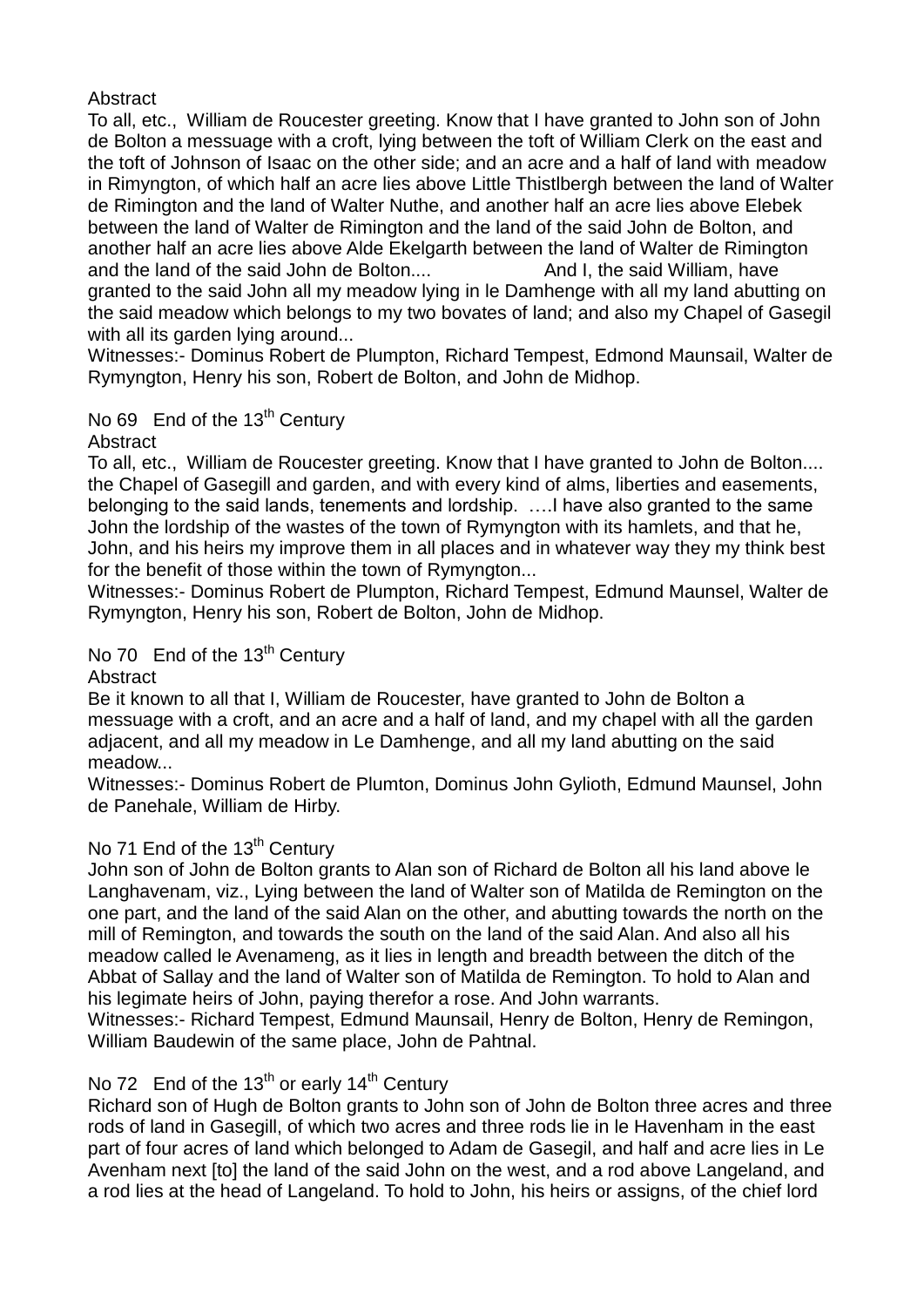of that tenement by customary service. And Richard warrants. Witnesses:- Richard Tempest, Edmund Maunsel, William de Roucestre, Nigell de Staynford, Robert de Midhop, Alan de Bolton and John de Pathenill.

# No 73 End of the 13<sup>th</sup> or early 14<sup>th</sup> Century

John son of John de Bolton grants to Richard son of Hugh de Bolton all his land of Oterscroft, lying between these boundaries: from the water of Gasegill next [to] the chapel extending in length to Lathebutte, and in width from the ancient course of the water of Gasegill on the south to the land which belonged to Robert, the Smith, of Holgil, which is called le Stanes, lying next [to] the meadow of Oterscroft on the north: and also that meadow which Matlida de Derwent once held lying at the head of Rawbuttes. To hold to Richard and his legitimate issue, of John, for his homage and service and the yearly rent of a rose. And John warrants. And should Richard die without legitimate issue, the abovenamed lands are to revert to John and his heirs.

Witnesses: Richard Tempest, Edmund Maunsel, William de Roucestre, Nigel de Staynford, Robert de Midhop, Alan de Halton [probably miswritten for Bolton. See witnesses of No 72], and John de Pathenell.

## No 74 End of the 13<sup>th</sup> Century

John de Pathenal and Agnes his wife grant to Alice their daughter a toft and croft in Rymyngton, lying between the toft of Richard son of Isak towards the west and le Mirewelle: and also a culture in Rymyngton called Ketelriddyng...

Witnesses:- Dominus Richard Tempest, Edmund Maunsel, Adam de Horton, Simon de Pathenal, Robert de Bolton, John de Midhop, William de Ireby.

## No 75 End of the 13<sup>th</sup> Century

**Abstract** 

Robert son of Walter son of Christian de Neuby grants to Alan son of Richard de Bolton all his land above the high "avenam" in the field of Rimington, lying between the land of the said Alan and the land of Walter son of Matilda de Rimington...

Witnesses:- Richard Tempest, Edmund Maunsel of Horton, William de Roucester, Henry de Bolton, Henry de Rimington, Walter son of Matilda of the same place, William Baudwin.

# No  $76$   $25<sup>th</sup>$  October 1300

## Abstract

Know present and future that I, William de Roucestre, have granted to William my son and Amabilia, once daughter of Robert de Bolton, a toft in the town of Rymington lying next [to] the toft of Henry de Rymington on the east: and ten acres of land in the same town, of which two acres lie above Langtwyseles, and two acres lie above Walterfald, and two acres lie above Elghowe, and one acre lies above Langlandes, and two acres and a rod lie above Sandilandes, and a rod lies under Heselheued, and half an acre lies in my croft next next [to] the land of Henry de Rymington.

Witnesses:- John de Boulton, Edmund Maunsel, Adam de Horton, Henry de Rymington, William his brother, John de Midhope.

## No 77 11<sup>th</sup> March 1306

## **Abstract**

… John de Boulton has granted to the said Nicholas de Boulton and his legitimate issue two tofts and four acres and a rod of land with all his meadow at le Saltwelle, which Roger son of of the parson held in the town of Remyngton: and a toft with a croft containing two acres of land which Adam son of Ellot held; and two bovates of land with meadow which Roger son of the parson held, with all his meadow at Rediwelle: and two tofts with crofts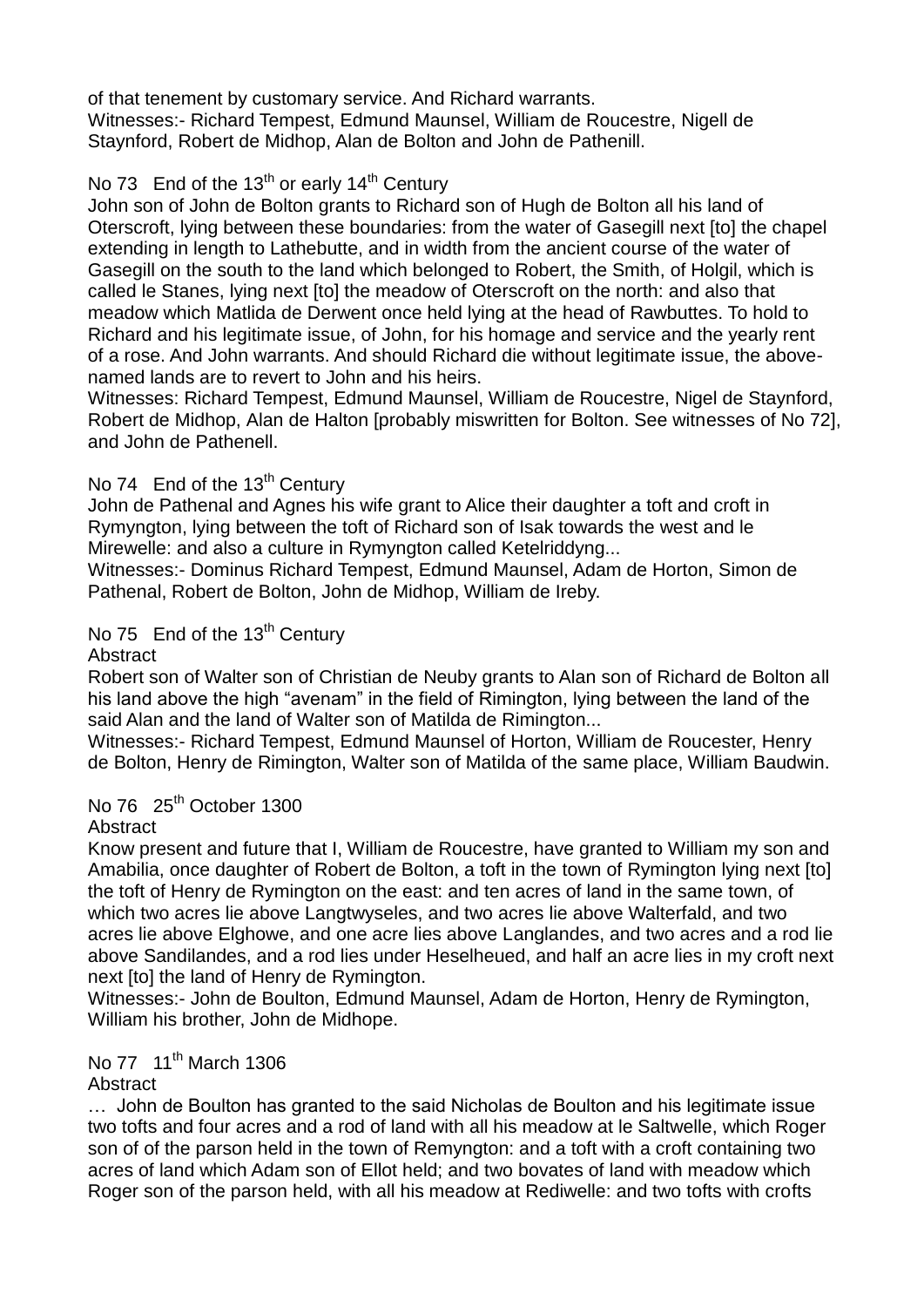which the said Nicholas formerly held of the said John; and four acres of land in the Avenam; and a portion of land called Staynecroft; and a portion of land under Toddebergh called le Stripes; and an acre of land with meadow adjacent to the same called le Stanes: and a bovate of land with meadow which Elias de Holgille held; and a bovate of land with meadow which John the Smith held; and a bovate of land with meadow which Simon de Arnaldbigging held, with all his part of the land and meadow del Neweheng; and his land called Caridding; and half an acre with meadow abutting above Elebec which Henry son of Bateman held; and half an acre of land with meadow which the same Henry held above le Alde Colegargh; and all the land called le Forlande with his meadow in le Alde eclegargh, Cringelhoue and Knapesheued, which John de Midhope held; and an acre of land with meadow which Adam del Wolhouse held, lying next le Kyrkesty de Hollegille; and three carucates of meadow lying at Ulvesdik, Crossmire and Hardeheng; and three acres of land with meadow lying under Thistelbergh, which Alan de Boulton held; and three rods of land with meadow lying aboveThistelbergh, which Roger son of the parson held; and all his meadow in Selgille which Alan de Boulton held; and all his meadow del Comunholme lying under the pond of the mill of Remyngton on the south, with housebote and haybote to all his lands and tenements in the town of Remyngton, without making waste according to the view of the forester of the said John and his heirs. The same John has also granted to the said Nicholas and his legitimate issue the service and rent of William de Solebergh and his heirs; and the service and rent of the heirs of Hugh son of Isaac, formerly "manens" [*a tenant confined to the soil*] in Arnaldbigging; and the service and rent of the aforesaid Nicholas de Boulton for the lands which the same Nicholas bought of Richard son of Hugh de Boulton and Elias de Holgille; and the service and rent of Walter son of Eddy for land in Martintoftes; and the service and rent of the heirs of john the Smith, son of Robert the Smith, for land in Martintoftes; and the service and rent of John son of Eddy for le Avenam in the town of Remyngton...

Witness: William de Malghum, Stephen de Hamerton, Emund Maunsel, Adam de Horton, William de Roucestre, Henry de Remyngton, John de Midehope, Robert of the same place, William de Remyngton, Thomas de la Grene, John de Pathenale, William de Irreby.

# No  $78$  14<sup>th</sup> January 1314

### **Abstract**

This cryograph charter witnesses that I, John son of John de Boulton, have granted to William son of Walter de Rymington and Chistiana his wife, my daughter, and their legitimate issue, all that my improvement, which is called Malhevenyng in the town of Rymington, as it was enclosed on the day of the making of the present charter, with common of pasture pertaining to so much tenement in that town...

Witnesses:- John Tempest, John de Gyselburn, Hugh de Halton, Edmund Maunsel, John de Midhope, Robert son of Walter de Rymington, William de Hedresford, clerk.

# No 79 13<sup>th</sup> November 1315

#### **Abstract**

William son of William Roucester grants to Nicholas de Boulton all his land lying in a field called le Hallested in the town of Rymyngton, between the land of Henry de Rymyngton on the east, and that wood called le Storthes on the west...

Witnesses:- John de Midhope, Henry de Rymyngton, William his brother, Alan de Boulton, Hugh Gilmyn, Richard son of Hugo.

### No 80 1<sup>st</sup> November 1317

#### **Abstract**

John de Haregreves grants to Walter de Pathorne two tofts and two crofts with buildings and a courtyard in Neuby in the town of Rimington, and all his land and meadow within the